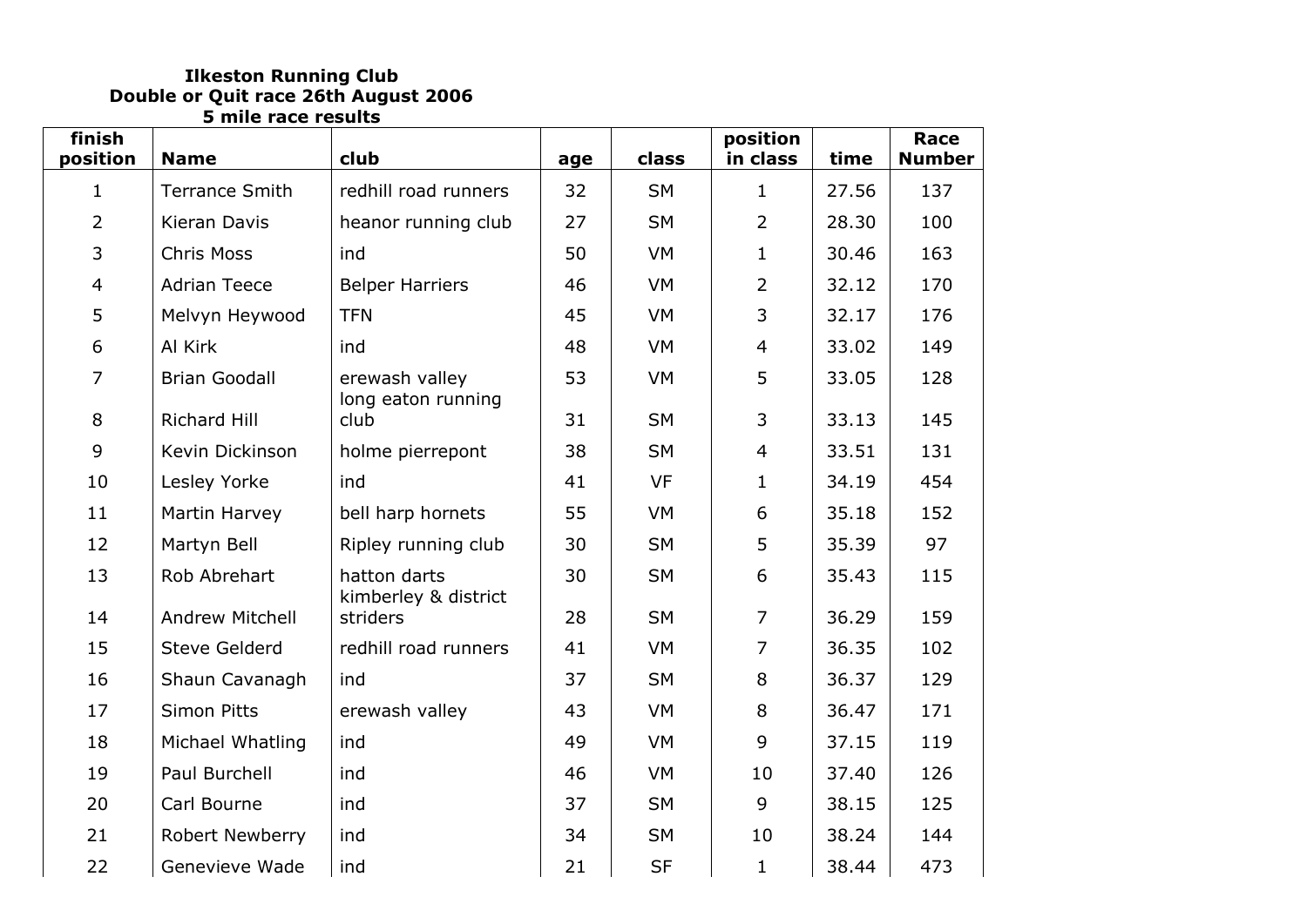| 23 | David Lander                             | sinfin running club        | 45 | <b>VM</b> | 11             | 39.30 | 109 |
|----|------------------------------------------|----------------------------|----|-----------|----------------|-------|-----|
| 24 | Nicola Lawton                            | hatton darts               | 26 | <b>SF</b> | $\overline{2}$ | 39.33 | 448 |
| 25 | Dennis Parker                            | erewash valley             | 50 | VM        | 12             | 39.43 | 147 |
| 26 | <b>Caroline Marston</b>                  | ind                        | 21 | <b>SM</b> | 11             | 42.26 | 490 |
| 27 | Paul Holmes                              | long eaton running<br>club | 28 | <b>SM</b> | 12             | 42.54 | 162 |
| 28 | Carol Johnson                            | heanor running club        | 46 | <b>VF</b> | $\overline{2}$ | 43.10 | 481 |
| 29 | <b>Ruth Parker</b>                       | ind                        | 29 | <b>SM</b> | 13             | 45.02 | 446 |
| 30 | Adelle Cavanagh                          | ind                        | 31 | <b>SM</b> | 14             | 45.38 | 460 |
| 31 | Jayne Mills                              | ind                        | ?  | <b>SF</b> | 3              | 45.43 | 471 |
| 32 | Keilly Ashworth                          | ilkeston running club      | 32 | <b>SF</b> | $\overline{4}$ | 45.44 | 489 |
| 33 | <b>Andrew Watts</b>                      | ind                        | 44 | VM        | 13             | 45.45 | 140 |
| 34 | <b>Malcolm Matthews</b>                  | long eaton running<br>club | 64 | VM        | 14             | 46.06 | 168 |
| 35 | Sheila Day                               | erewash valley             | 50 | <b>VF</b> | 3              | 46.09 | 480 |
| 36 | Julie Hamilton                           | belper harriers            | 43 | <b>VF</b> | $\overline{4}$ | 48.43 | 438 |
| 37 | <b>Bis Whatling</b>                      | ind                        | 46 | <b>VF</b> | 5              | 50.05 | 450 |
| 38 | Becky Murdoch                            | ind<br>formula one circuit | 36 | <b>VF</b> | 6              | 50.31 | 477 |
| 39 | Fiona Mosley                             | crew                       | 49 | <b>VF</b> | $\overline{7}$ | 51.25 | 483 |
| 40 | Claire Bracegirdle                       | wirksworth r c             | 32 | <b>SF</b> | 5              | 51.52 | 478 |
| 41 | Rachel Bamford                           | ind                        | 25 | <b>SF</b> | 6              | 53.04 | 444 |
| 42 | Susan Grainger                           | manor                      | 40 | <b>VF</b> | 8              | 53.32 | 491 |
| 43 | Jodi Wainwright                          | heanor running club        | 30 | <b>SF</b> | $\overline{7}$ | 53.36 | 445 |
| 44 | <b>Maelie Swanwick</b><br><b>Barbera</b> | ind                        | 40 | <b>VF</b> | 9              | 54.02 | 472 |
| 45 | Kucharzewska                             | ind                        | 48 | <b>VF</b> | 10             | 54.02 | 488 |
| 46 | Ron Coates                               | midland                    | 77 | <b>VM</b> | 15             | 54.39 | 155 |
| 47 | <b>Tracey Sprules</b>                    | aldridge running club      | 44 | VF        | 11             | 55.12 | 461 |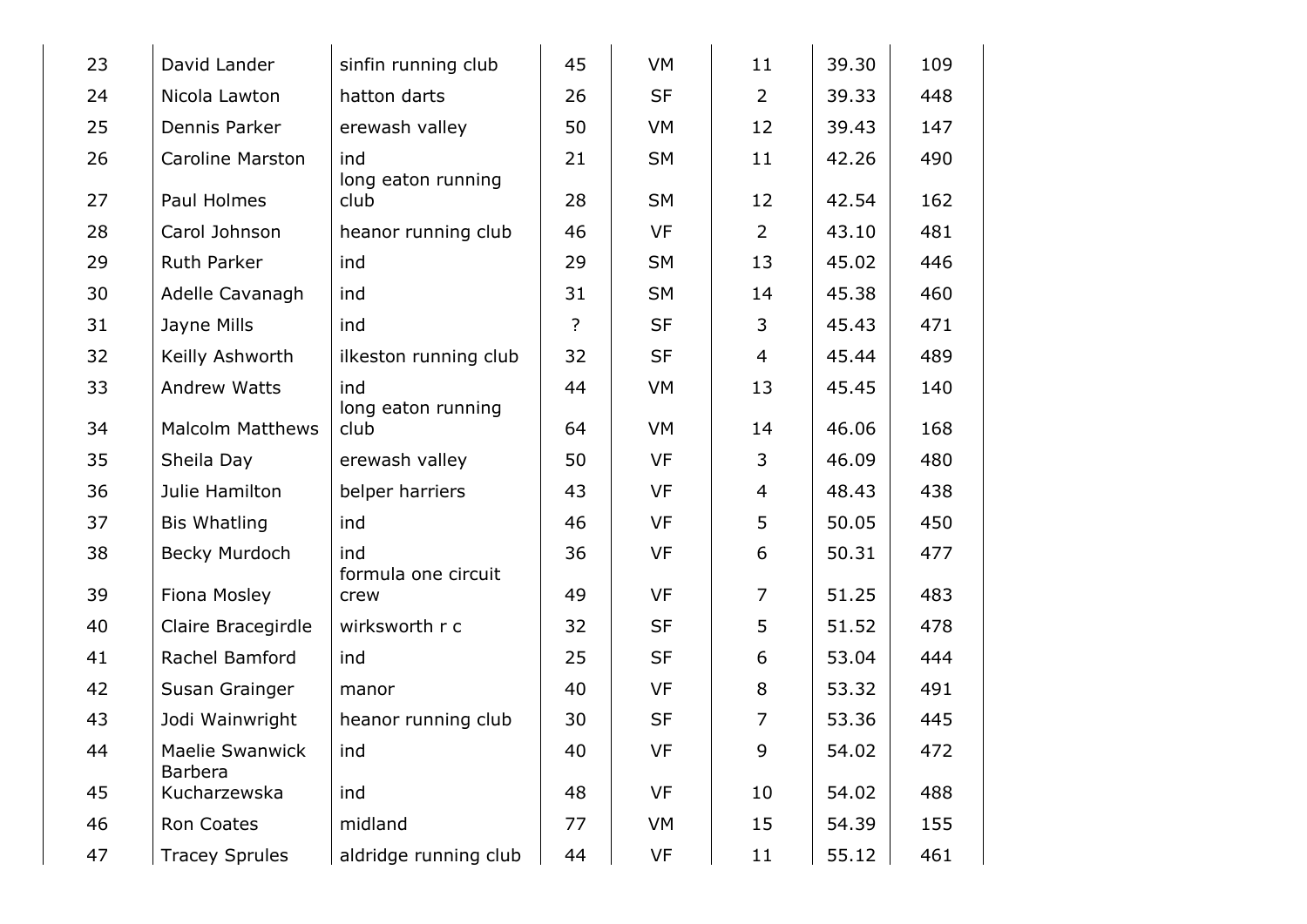| 48 | Iris Travis     | formula one circuit<br>crew | 41 | VF        | 12 | 56.15 | 487 |
|----|-----------------|-----------------------------|----|-----------|----|-------|-----|
| 49 | Valerie Everitt | ind                         | 43 | VF        | 13 | 56.19 | 451 |
| 50 | Laura Sprules   | ind                         | 19 | <b>SF</b> | 8  | 63.12 | 469 |
| 51 | Denise Abrehart | ind                         | 59 | VF        | 14 | 67.05 | 447 |

## **10mile race results**

| finish<br>position | <b>Name</b>                | club                                               | age | class     | position<br>in class | time  | Race<br><b>Number</b> |
|--------------------|----------------------------|----------------------------------------------------|-----|-----------|----------------------|-------|-----------------------|
| $\mathbf 1$        | <b>Chris Nicoll</b>        | black country<br>triathletes<br>long eaton running | 37  | <b>SM</b> | $\mathbf{1}$         | 60.16 | 161                   |
| $\overline{2}$     | Sean Matthews              | club                                               | 38  | <b>SM</b> | $\overline{2}$       | 63.59 | 118                   |
| 3                  | <b>Nick Thomas</b>         | telford harriers<br>formula one circuit            | 42  | <b>VM</b> | $\mathbf{1}$         | 65.09 | 113                   |
| $\overline{4}$     | <b>Matthew Nutt</b>        | crew                                               | 37  | <b>SM</b> | 3                    | 66.09 | 136                   |
| 5                  | <b>Richard Sims</b>        | ilkeston running club                              | 46  | VM        | $\overline{2}$       | 67.00 | 169                   |
| 6                  | Gary Fallon<br>Christopher | derby athletic club                                | 49  | <b>VM</b> | 3                    | 67.14 | 153                   |
| $\overline{7}$     | <b>Sprules</b>             | aldridge running club                              | 44  | <b>VM</b> | 4                    | 67.34 | 133                   |
| 8                  | Ron Ilsley                 | wirksworth r c                                     | 46  | VM        | 5                    | 68.09 | 148                   |
| 9                  | Carl Shaw                  | ind                                                | 26  | <b>SM</b> | 4                    | 68.38 | 134                   |
| 10                 | Ian Hunter                 | ind                                                | 30  | <b>SM</b> | 5                    | 68.45 | 108                   |
| 11                 | Paul Mettam                | ind                                                | 41  | <b>VM</b> | 6                    | 68.47 | 99                    |
| 12                 | Colin Lewis                | erewash valley                                     | 50  | <b>VM</b> | 7                    | 69.47 | 139                   |
| 13                 | Brendan Walsh              | south derbyshire                                   | 50  | <b>VM</b> | 8                    | 70.21 | 151                   |
| 14                 | Jason Ball                 | Ripley running club                                | 33  | <b>SM</b> | 6                    | 70.43 | 106                   |
| 15                 | Keith Donald               | derby athletic club                                | 51  | VM        | 9                    | 71.18 | 121                   |
| 16                 | Jaik Pickford              | ind                                                | 35  | <b>SM</b> | $\overline{7}$       | 71.57 | 156                   |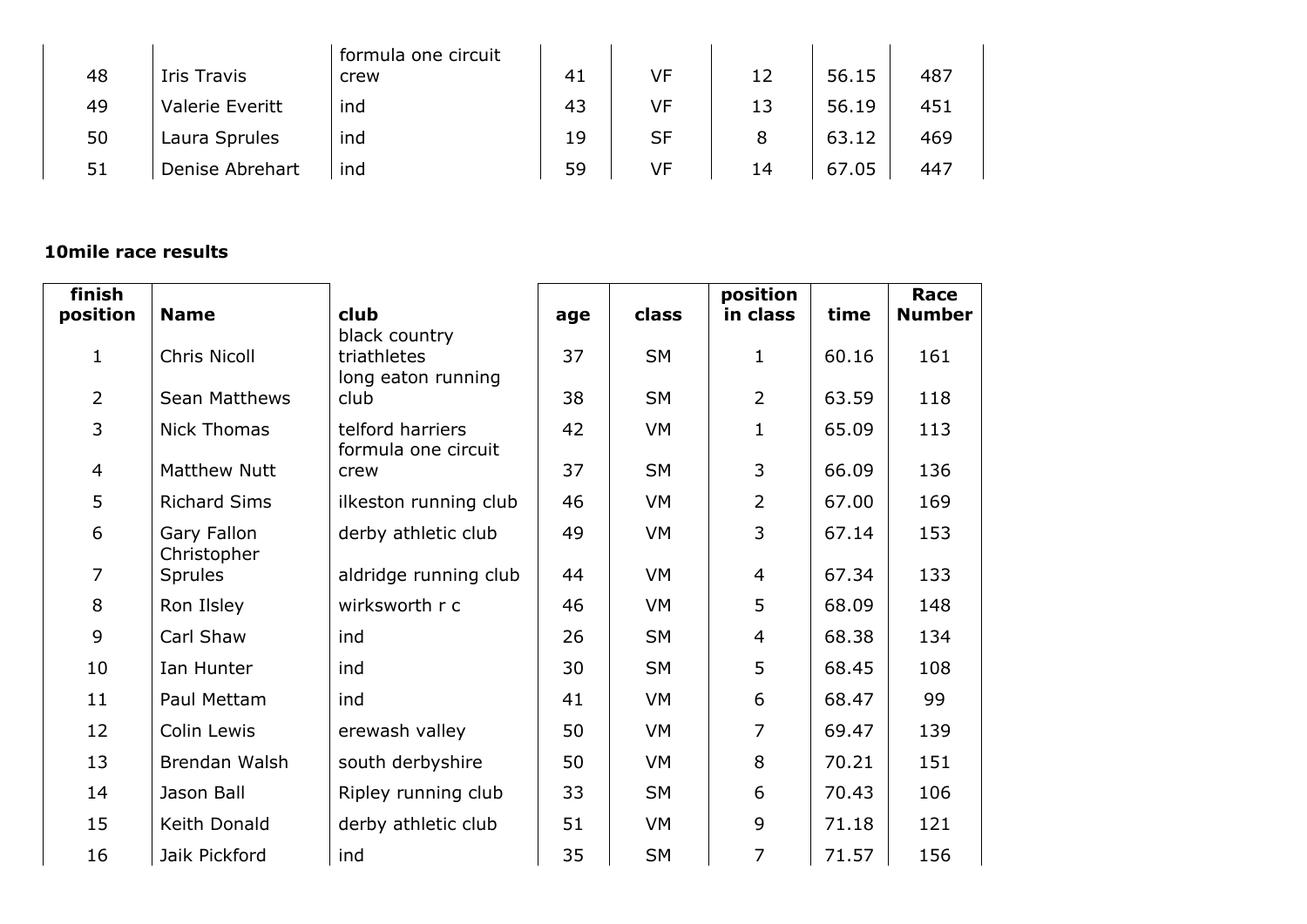| 17 | Mario Rocchelli                 | notts athletic club                             | 28 | <b>SM</b> | 8              | 73.12 | 110 |
|----|---------------------------------|-------------------------------------------------|----|-----------|----------------|-------|-----|
| 18 | Andy Parkin                     | Ripley running club                             | 33 | <b>SM</b> | 9              | 73.34 | 154 |
| 19 | <b>Brendan Devlin</b>           | ind                                             | 35 | <b>SM</b> | 10             | 73.46 | 120 |
| 20 | <b>Nigel Britton</b>            | shelton striders                                | 40 | <b>VM</b> | 10             | 73.57 | 117 |
| 21 | Helen Brown                     | totley athletic club                            | 34 | <b>SF</b> | $\mathbf{1}$   | 74.03 | 463 |
| 22 | Ian Hodge                       | vegan runners                                   | 35 | <b>SM</b> | 11             | 74.29 | 124 |
| 23 | Spencer Sheldon                 | ind                                             | 38 | <b>SM</b> | 12             | 74.43 | 160 |
| 24 | Keith Pepper<br>Lorraine        | formula one circuit<br>crew<br>holme pierrepont | 43 | <b>VM</b> | 11             | 74.46 | 164 |
| 25 | <b>Butterfield</b>              | running club                                    | 40 | <b>VF</b> | $\mathbf{1}$   | 75.44 | 441 |
| 26 | Colin Brunton                   | ind                                             | 33 | <b>SM</b> | 13             | 77.26 | 173 |
| 27 | Jonathan Pitts                  | ind                                             | 41 | <b>VM</b> | 12             | 78.05 | 103 |
| 28 | Kevin Siplink                   | goole                                           | 43 | VM        | 13             | 78.06 | 150 |
| 29 | Wayne Moore                     | shelton striders                                | 38 | <b>SM</b> | 14             | 78.30 | 98  |
| 30 | Colin Bones                     | redhill road runners                            | 52 | VM        | 14             | 78.40 | 127 |
| 31 | Peter Roe                       | bell harp hornets                               | 62 | VM        | 15             | 79.04 | 141 |
| 32 | Paul Smith                      | ind                                             | 40 | VM        | 16             | 79.17 | 167 |
| 33 | Kev Loveridge                   | ind                                             | 43 | VM        | 17             | 79.20 | 166 |
| 34 | Gavin Anderson                  | ind                                             | 24 | <b>SM</b> | 15             | 79.54 | 143 |
| 35 | Lisa Delrio                     | trentham                                        | 41 | <b>VF</b> | $\overline{2}$ | 80.00 | 474 |
| 36 | Nigel Scollin                   | heanor running club                             | 41 | <b>VM</b> | 18             | 80.43 | 175 |
| 37 | Michael Sharpe                  | ind                                             | 37 | <b>SM</b> | 16             | 80.51 | 174 |
| 38 | James Tilford                   | ind                                             | 30 | SM        | 17             | 82.17 | 142 |
| 39 | Luke Saxton                     | ind<br>kimberley & district                     | 25 | <b>SM</b> | 18             | 82.32 | 111 |
| 40 | John Mitchell<br>George Hudson- | striders                                        | 61 | <b>VM</b> | 19             | 82.57 | 158 |
| 41 | <b>Bonnett</b>                  | ind                                             | 54 | <b>VM</b> | 20             | 83.00 | 112 |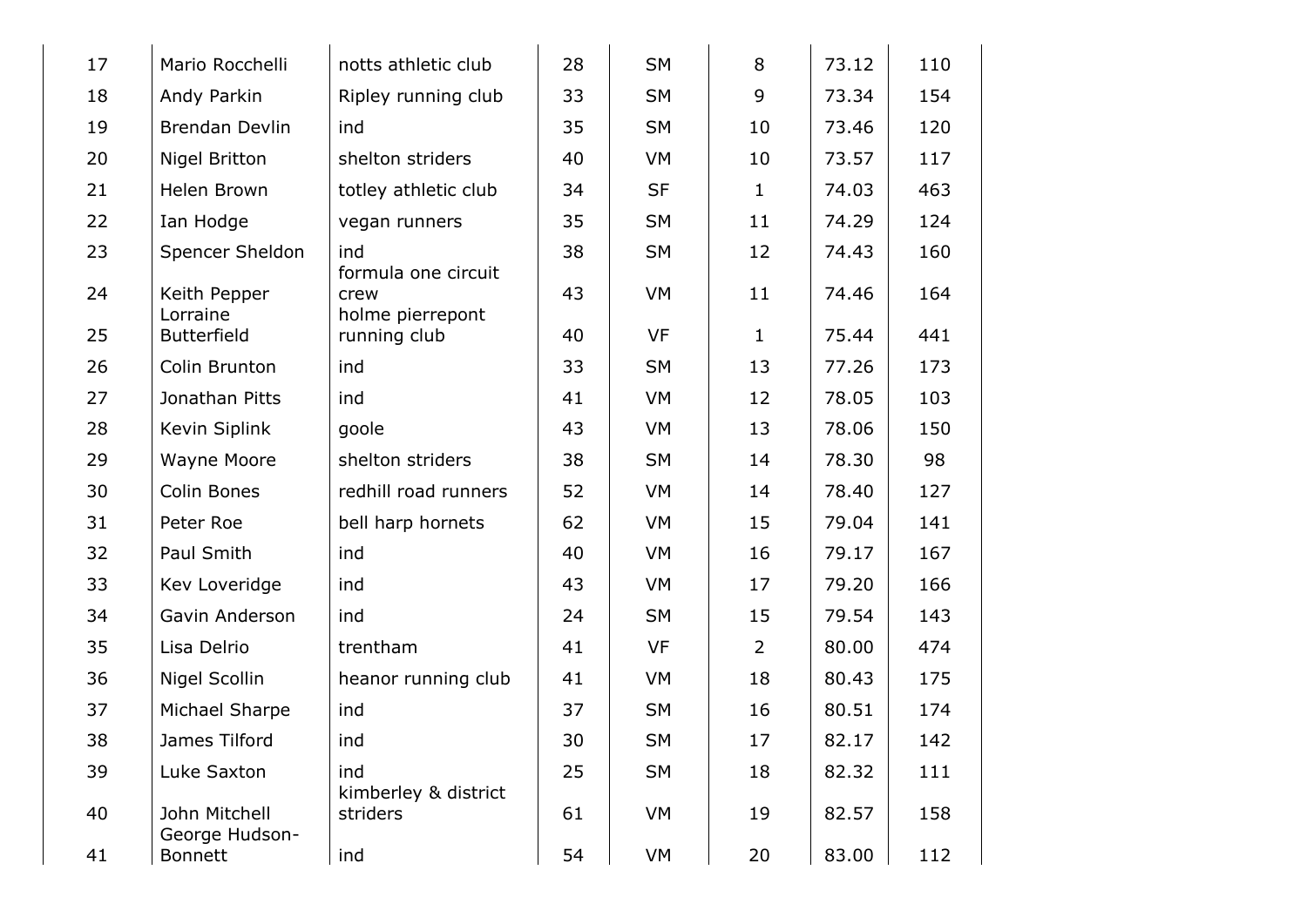| 42 | Judith Marriot            | shelton striders           | 42 | VF        | 3              | 83.37 | 437 |
|----|---------------------------|----------------------------|----|-----------|----------------|-------|-----|
| 43 | James Naylor              | bell harp hornets          | 47 | VM        | 21             | 83.53 | 157 |
| 44 | Dennis Reeson             | redhill road runners       | 56 | VM        | 22             | 83.58 | 128 |
| 45 | Joanne Stocks<br>Malcolm  | redhill road runners       | 29 | <b>SF</b> | $\overline{2}$ | 84.13 | 475 |
| 46 | MacDonald                 | ind                        | 42 | VM        | 23             | 84.46 | 122 |
| 47 | <b>Stewart Gimson</b>     | holmes place               | 39 | <b>SM</b> | 19             | 85.19 | 101 |
| 48 | <b>Heather Buchanan</b>   | ind                        | 34 | <b>SF</b> | 3              | 85.22 | 470 |
| 49 | Mohammed Ratiq            | ind                        | 46 | VM        | 24             | 86.19 | 146 |
| 50 | Ian Brudenell             | ind                        | 48 | VM        | 25             | 86.42 | 130 |
| 51 | Clare Horsley             | ind                        | 28 | <b>SF</b> | 4              | 86.50 | 442 |
| 52 | Andrew Newton             | ind                        | 34 | <b>SM</b> | 20             | 87.01 | 165 |
| 53 | Joanne Crilly             | sinfin running club        | 38 | VF        | $\overline{4}$ | 87.07 | 484 |
| 54 | Luke Whatling             | ind                        | 17 | <b>SM</b> | 21             | 87.13 | 172 |
| 55 | Michelle Garner           | ind<br>formula one circuit | 38 | VF        | 5              | 87.27 | 486 |
| 56 | Jeff Rainbow<br>Charlotte | crew                       | 54 | VM        | 26             | 87.59 | 105 |
| 57 | Robinson                  | ind                        | 30 | <b>SF</b> | 5              | 89.48 | 458 |
| 58 | Emma Robinson             | ind                        | 31 | <b>SF</b> | 6              | 89.48 | 453 |
| 59 | Heather Church            | ind                        | 36 | VF        | 6              | 90.32 | 462 |
| 60 | Nicki Little              | beaumont                   | 51 | <b>VF</b> | $\overline{7}$ | 92.11 | 456 |
| 61 | David Trussell            | ind                        | 42 | VM        | 27             | 92.51 | 138 |
| 62 | Denise Harvey             | bell harp hornets          | 49 | <b>VF</b> | 8              | 94.07 | 479 |
| 63 | Emma Garner               | ind<br>formula one circuit | 19 | <b>SF</b> | 7              | 94.49 | 485 |
| 64 | Joanne Nutt               | crew                       | 35 | <b>VF</b> | 9              | 95.30 | 465 |
| 65 | Phil Hickling             | bell harp hornets          | 50 | VM        | 28             | 96.48 | 116 |
| 66 | Karen Wood                | notts athletic club        | 26 | <b>SF</b> | 8              | 97.24 | 459 |